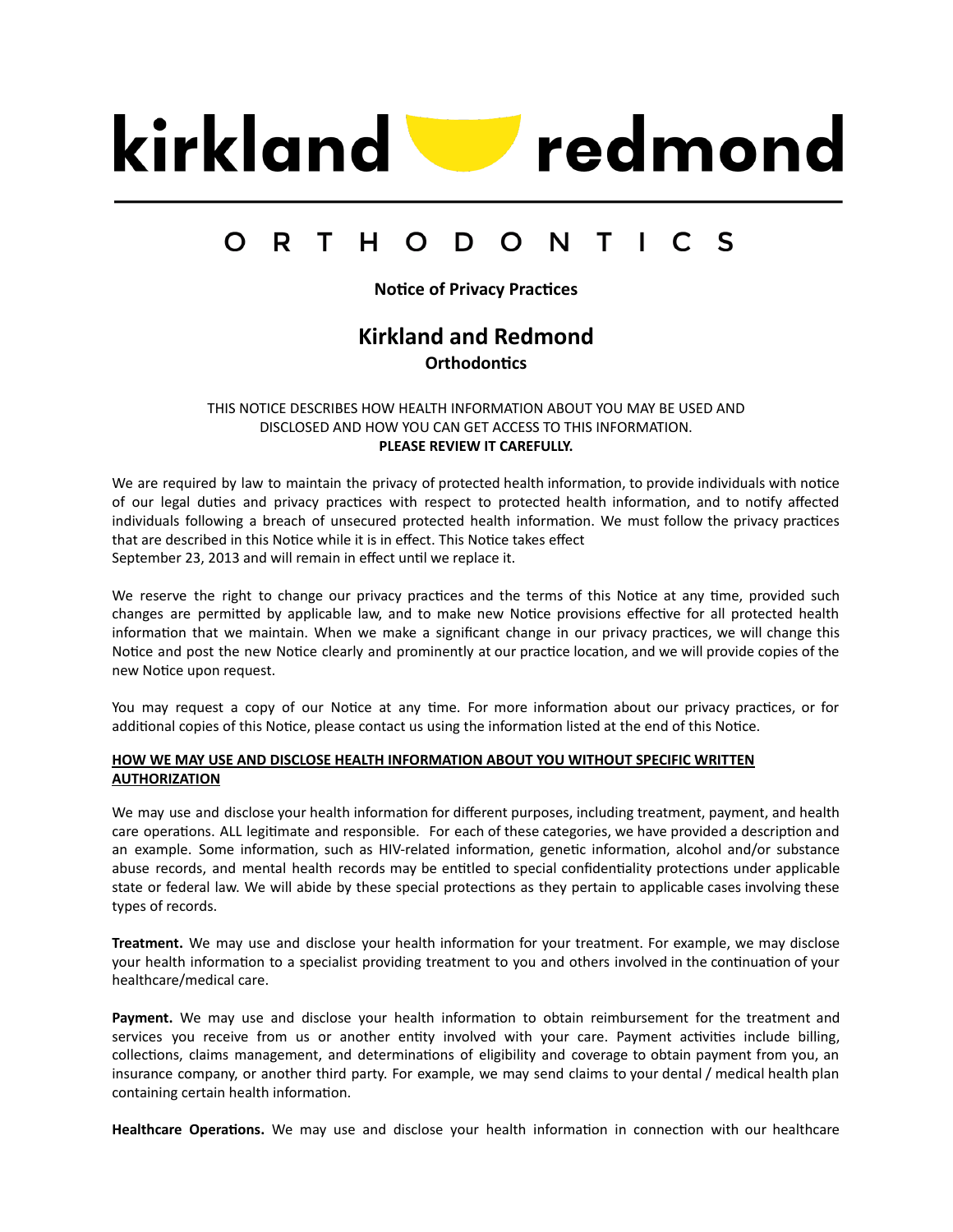operations. For example, healthcare operations include quality assessment and improvement activities, conducting training programs, and licensing activities. We may also contact you regarding your healthcare/medical care, via specified phone or cell phone, work phone, texting, faxing, post card reminder, e-mail or traditional, by way of US Post Office or any other authorized courier.

**Individuals Involved in Your Care or Payment for Your Care. We may disclose your health information to your** family or friends or any other individual involved in the continuation of your healthcare/dental/medical care, regarding specific care, treatment or payment. Additionally, we may disclose information about you to a patient representative. If a person has the authority by law to make health care decisions for you, we will treat that patient representative the same way we would treat you with respect to your health information.

**Disaster Relief.** We may use or disclose your health information to assist in disaster relief efforts.

**Required by Law.** We may use or disclose your health information when we are required to do so by law.

**Public Health Activities.** We may disclose your health information for public health activities, including disclosures to:

- o Prevent or control disease, injury or disability;
- o Report child abuse or neglect;
- o Report reactions to medications or problems with products or devices;
- o Notify a person of a recall, repair, or replacement of products or devices;
- o Notify a person who may have been exposed to a disease or condition; or
- o Notify the appropriate government authority if we believe a patient has been the victim of abuse, neglect, or domestic violence.

National Security. We may disclose to military authorities the health information of Armed Forces personnel under certain circumstances. We may disclose to authorize federal officials health information required for lawful intelligence, counterintelligence, and other national security activities. We may disclose to correctional institution or law enforcement official having lawful custody the protected health information of an inmate or patient.

**Secretary of HHS.** We will disclose your health information to the Secretary of the U.S. Department of Health and Human Services when required to investigate or determine compliance with HIPAA.

**Worker's Compensation.** We may disclose your PHI to the extent authorized by and to the extent necessary to comply with laws relating to worker's compensation or other similar programs established by law.

Law **Enforcement.** We may disclose your PHI for law enforcement purposes as permitted by HIPAA, as required by law, or in response to a subpoena or court order.

Health Oversight Activities. We may disclose your PHI to an oversight agency for activities authorized by law. These oversight activities include audits, investigations, inspections, and credentialing, as necessary for licensure and for the government to monitor the health care system, government programs, and compliance with civil rights laws.

**Judicial and Administrative Proceedings.** If you are involved in a lawsuit or a dispute, we may disclose your PHI in response to a court or administrative order. We may also disclose health information about you in response to a subpoena, discovery request, or other lawful process instituted by someone else involved in the dispute, but only if efforts have been made, either by the requesting party or us, to tell you about the request or to obtain an order protecting the information requested.

**Research.** We may disclose your PHI to researchers when their research has been approved by an institutional review board or privacy board that has reviewed the research proposal and established protocols to ensure the privacy of your information.

**Coroners, Medical Examiners, and Funeral Directors.** We may release your PHI to a coroner or medical examiner. This may be necessary, for example, to identify a deceased person or determine the cause of death. We may also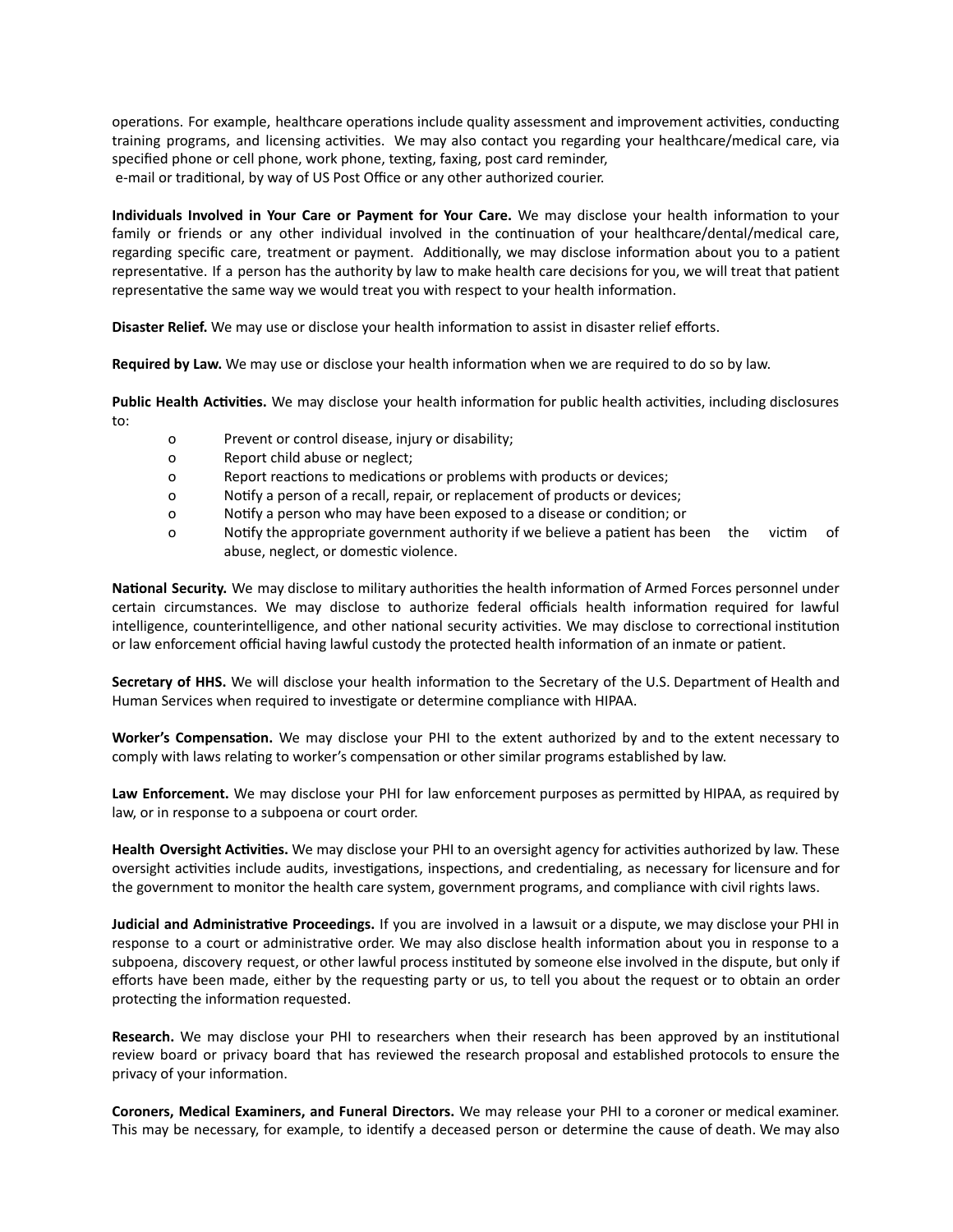disclose PHI to funeral directors consistent with applicable law to enable them to carry out their duties.

**Fundraising.** We may contact you to provide you with information about our sponsored activities, including fundraising programs, as permitted by applicable law. If you do not wish to receive such information from us, you may opt out of receiving the communications.

### **Other Uses and Disclosures of PHI**

Your authorization is required, with a few exceptions, for disclosure of psychotherapy notes, use or disclosure of PHI for marketing, and for the sale of PHI. We will also obtain your written authorization before using or disclosing your PHI for purposes other than those provided for in this Notice (or as otherwise permitted or required by law). You may revoke an authorization in writing at any time. Upon receipt of the written revocation, we will stop using or disclosing your PHI, except to the extent that we have already taken action in reliance on the authorization.

#### **Your Health Information Rights**

Access. You have the right to look at or get copies of your health information, with limited exceptions. You must make the request in writing. You may obtain a form to request access by using the contact information listed at the end of this Notice. You may also request access by sending us a letter to the address at the end of this Notice. If you request information that we maintain on paper, we may provide photocopies. If you request information that we maintain electronically, you have the right to an electronic copy. We will use the form and format you request if readily producible. We will charge you a reasonable cost-based fee for the cost of supplies and labor of copying, and for postage if you want copies mailed to you. Contact us using the information listed at the end of this Notice for an explanation of our fee structure.

If you are denied a request for access, you have the right to have the denial reviewed in accordance with the requirements of applicable law.

**Disclosure Accounting.** With the exception of certain disclosures, you have the right to receive an accounting of disclosures of your health information in accordance with applicable laws and regulations. To request an accounting of disclosures of your health information, you must submit your request in writing to the Privacy Official. If you request this accounting more than once in a 12-month period, we may charge you a reasonable, cost-based fee for responding to the additional requests.

Right to Request a Restriction. You have the right to request additional restrictions on our use or disclosure of your PHI by submitting a written request to the Privacy Official. Your written request must include (1) what information you want to limit, (2) whether you want to limit our use, disclosure or both, and (3) to whom you want the limits to apply. We are not required to agree to your request except in the case where the disclosure is to a health plan for purposes of carrying out payment or health care operations, and the information pertains solely to a health care item or service for which you, or a person on your behalf (other than the health plan), has paid our practice in full.

Alternative Communication. You have the right to request that we communicate with you about your health information by alternative means or at alternative locations. You must make your request in writing. Your request must specify the alternative means or location, and provide satisfactory explanation of how payments will be handled under the alternative means or location you request. We will accommodate all reasonable requests. However, if we are unable to contact you using the ways or locations you have requested we may contact you using the information we have.

Amendment. You have the right to request that we amend your health information. Your request must be in writing, and it must explain why the information should be amended. We may deny your request under certain circumstances. If we agree to your request, we will amend your record(s) and notify you of such. If we deny your request for an amendment, we will provide you with a written explanation of why we denied it and explain your rights.